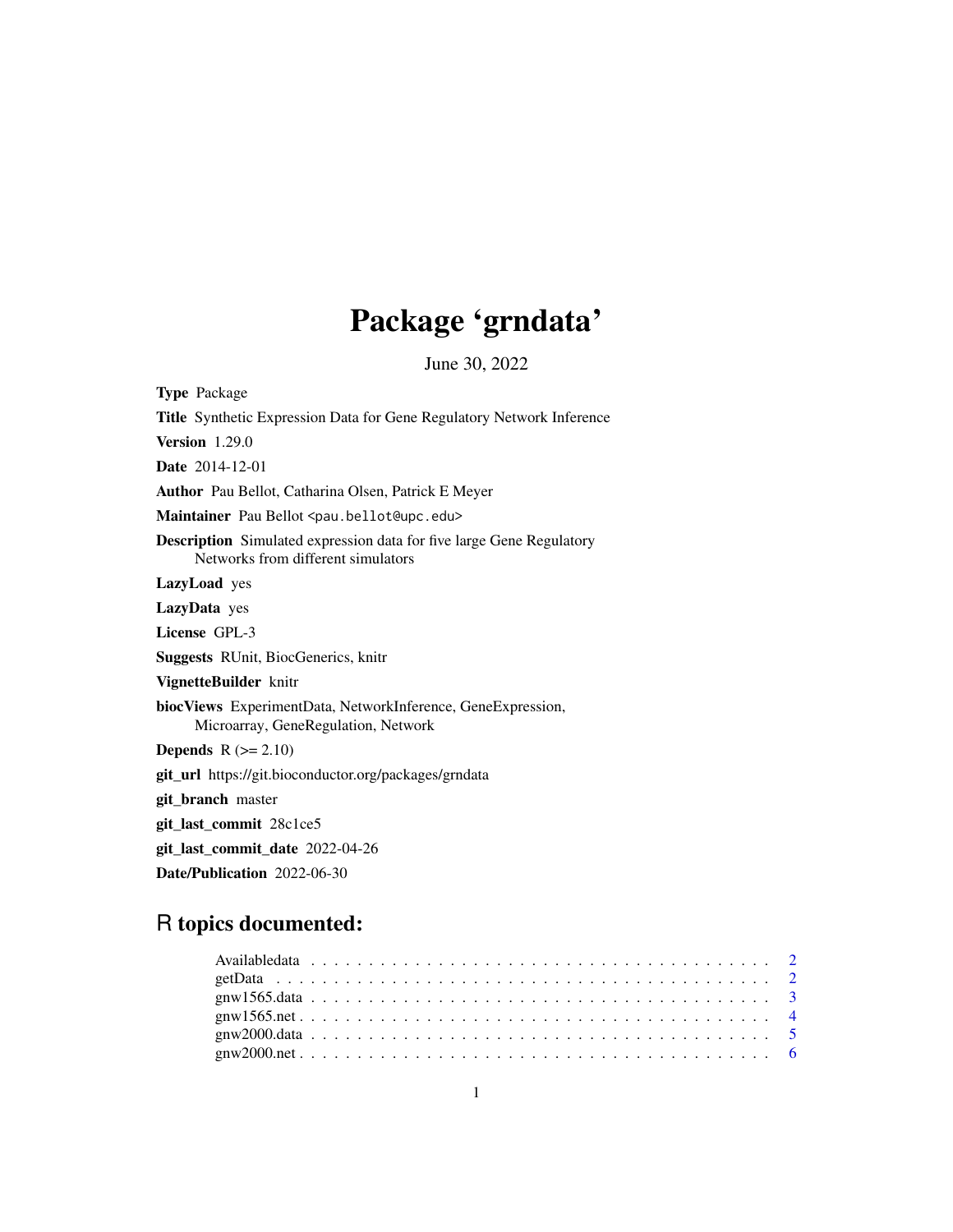#### <span id="page-1-0"></span>2 getData and the set of the set of the set of the set of the set of the set of the set of the set of the set of the set of the set of the set of the set of the set of the set of the set of the set of the set of the set of

| Index |  |  |  |  |  |  |  |  |  |  |  |  |  |  |  |  | 15 |
|-------|--|--|--|--|--|--|--|--|--|--|--|--|--|--|--|--|----|
|       |  |  |  |  |  |  |  |  |  |  |  |  |  |  |  |  |    |
|       |  |  |  |  |  |  |  |  |  |  |  |  |  |  |  |  |    |
|       |  |  |  |  |  |  |  |  |  |  |  |  |  |  |  |  |    |
|       |  |  |  |  |  |  |  |  |  |  |  |  |  |  |  |  |    |
|       |  |  |  |  |  |  |  |  |  |  |  |  |  |  |  |  |    |
|       |  |  |  |  |  |  |  |  |  |  |  |  |  |  |  |  |    |
|       |  |  |  |  |  |  |  |  |  |  |  |  |  |  |  |  |    |
|       |  |  |  |  |  |  |  |  |  |  |  |  |  |  |  |  |    |

Availabledata *Available datasources*

#### Description

Availabledata contains a character vector with the names of the datasources that the package contains.

#### Usage

data("Availabledata")

#### Format

A character vector with the names of the datasources.

#### Value

character vector with the names of the datasources.

#### Examples

data(Availabledata) cat(Availabledata)

| getData |
|---------|
|---------|

**Datasource and underlying network loading** 

#### Description

Function to load a gene expression datasource and the network that have generate it.

#### Usage

getData(datasource.name=NULL,getNet=TRUE)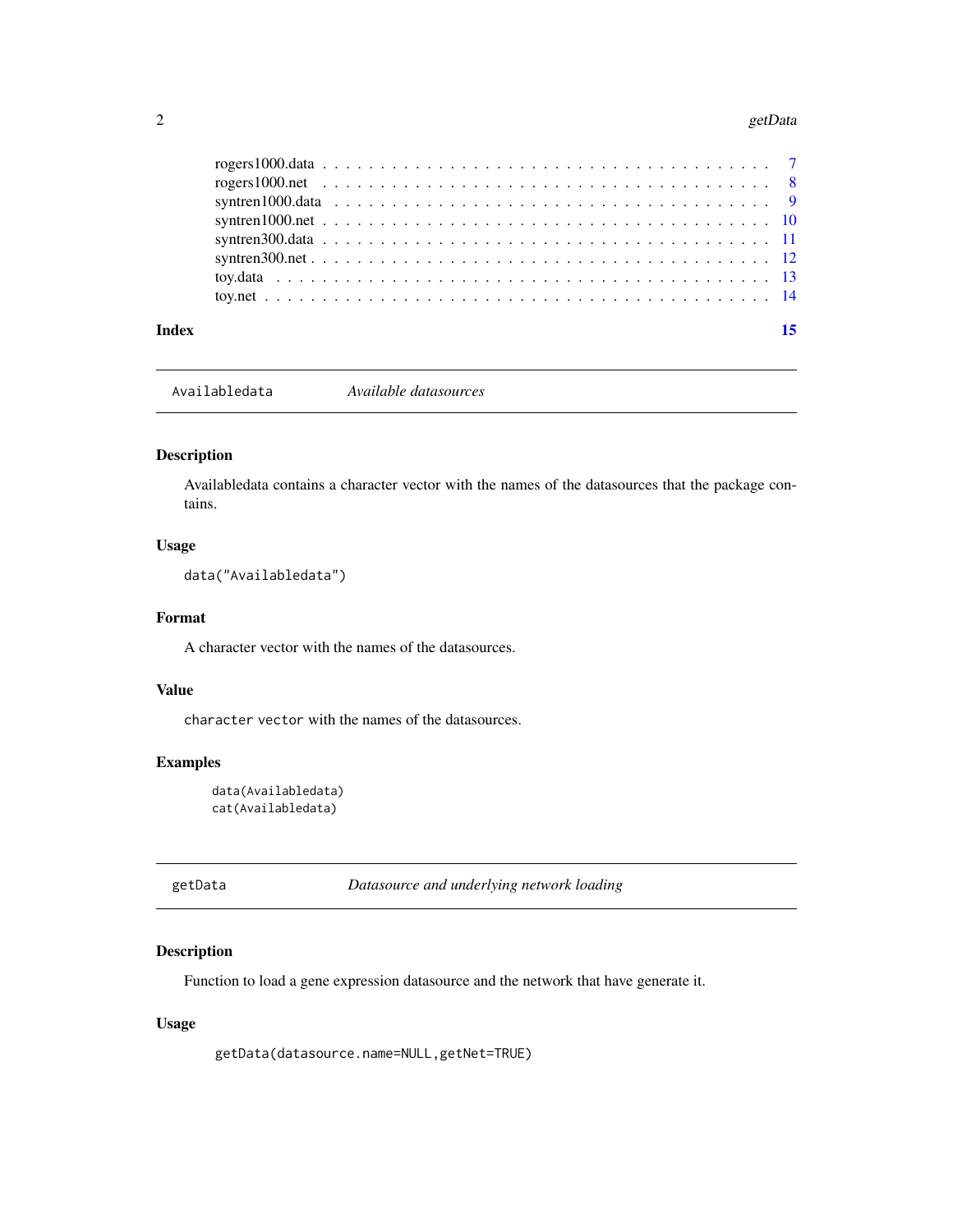<span id="page-2-0"></span>gnw1565.data 3

#### **Arguments**

| datasource.name |                                                                                          |
|-----------------|------------------------------------------------------------------------------------------|
|                 | A character containing the name of network datasources to (default: NULL).               |
| getNet          | Logical specifying if the true underlying network should be returned (default:<br>TRUE). |

#### Details

If getNet is TRUE the function will return a list with two components:

- 1. A data.frame with the specified datasoruce.
- 2. A matrix with the true underlying network.

#### Value

The function getData loads the specified datasource by datasource.name and its true underlying network if it is specified by getNet.

#### Examples

```
# Get only datasource
data <- getData(datasource.name="syntren300",getNet=FALSE)
# Get the datasource and network in a list
mydata <- getData(datasource.name="syntren1000")
data <- mydata[[1]]
net <- mydata[[2]]
```
<span id="page-2-1"></span>

gnw1565.data *Simulated Gene Expression Data*

#### Description

Dataset containing 1565 samples and 1565 genes generated by the publicly available GNW generator using an ecoli source network with no added noise.

#### Usage

data(gnw1565.data)

#### Format

gnw1565.data is a data frame containing 1565 rows and 1565 columns. Each row contains a simulated microarray experiment and each column contains a gene. The dataset was generated with GNW generator which relies on ODEs for modeling gene regulation.

#### Value

data.frame containg the data.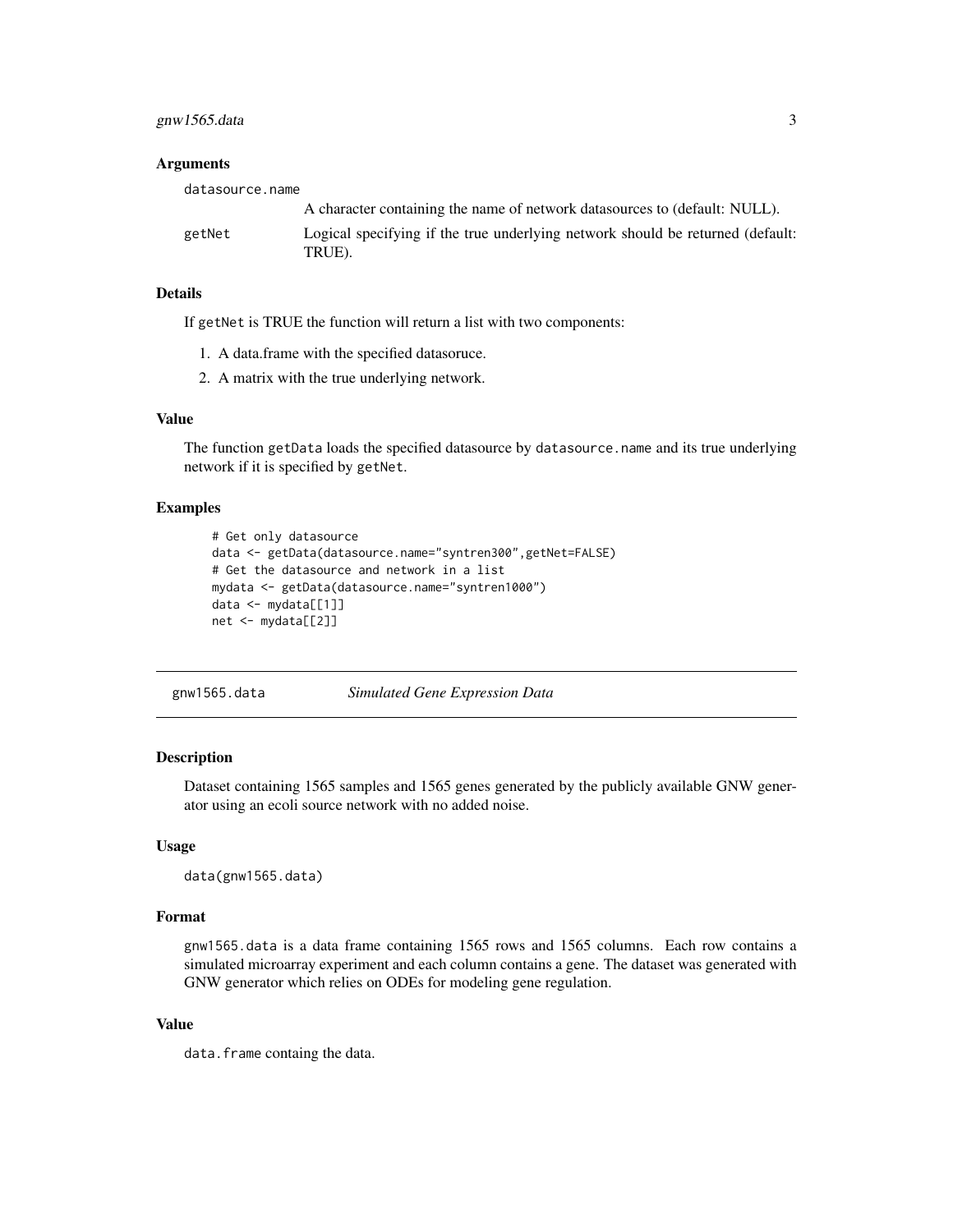#### <span id="page-3-0"></span>Source

GNW v3.1 with source network : Ecoli

#### References

Schaffter, Thomas, Daniel Marbach, and Dario Floreano. "GeneNetWeaver: in silico benchmark generation and performance profiling of network inference methods." Bioinformatics 27.16 (2011): 2263-2270.

#### See Also

[gnw1565.net](#page-3-1), [gnw2000.data](#page-4-1), [rogers1000.data](#page-6-1), [syntren300.data](#page-10-1), [syntren1000.data](#page-8-1)

#### Examples

```
data(gnw1565.data)
# Print size
print(dim(gnw1565.data))
```
<span id="page-3-1"></span>

gnw1565.net *Simulated Gene Expression Data*

#### Description

True underlying network used to generate the dataset at [gnw1565.data](#page-2-1).

#### Usage

data(gnw1565.net)

#### Format

true.net is the true underlying network used to generate the dataset loaded at [gnw1565.data](#page-2-1).

#### Value

matrix containg underlying network.

#### Source

GNW v3.1 with source network : Ecoli

#### References

Schaffter, Thomas, Daniel Marbach, and Dario Floreano. "GeneNetWeaver: in silico benchmark generation and performance profiling of network inference methods." Bioinformatics 27.16 (2011): 2263-2270.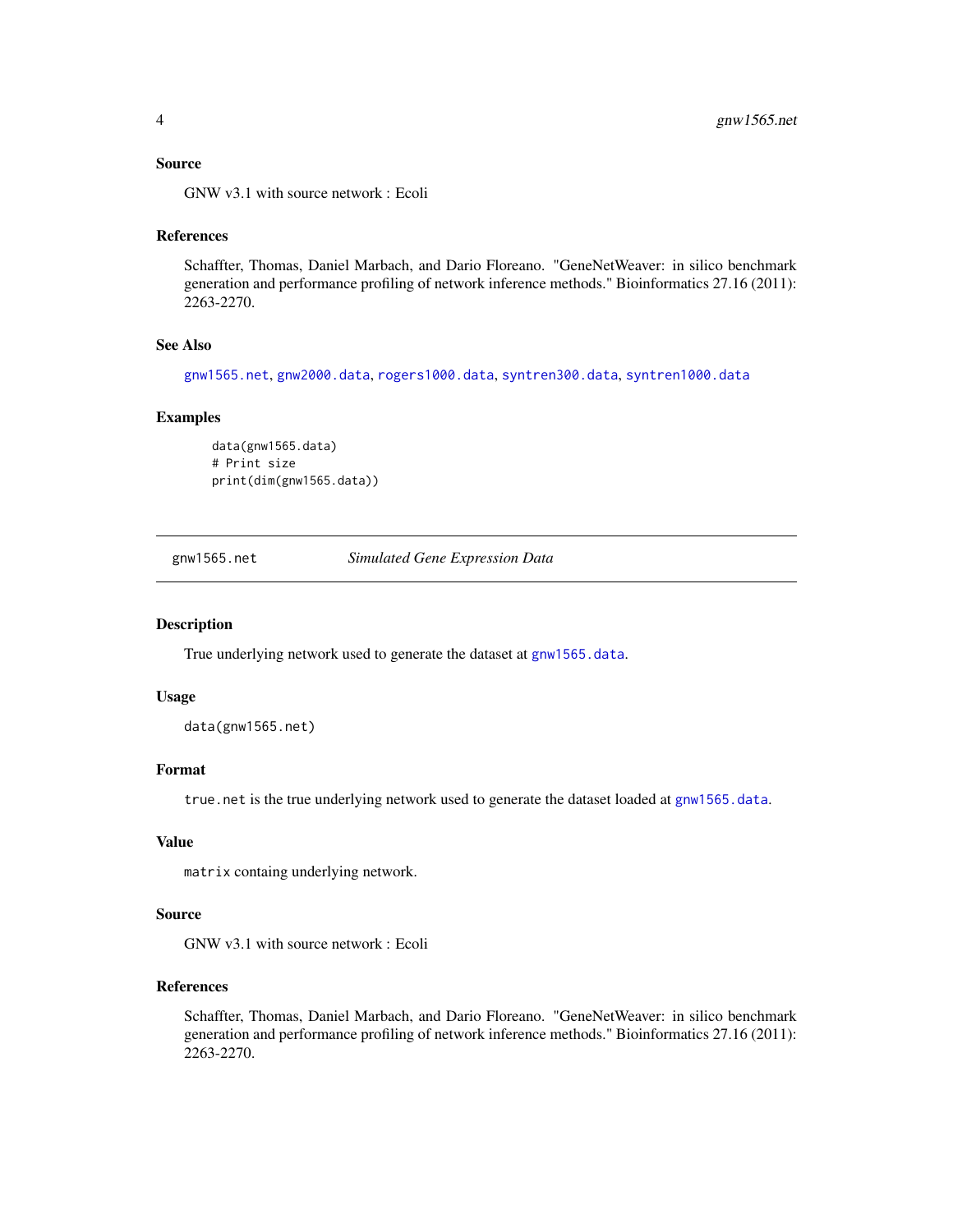#### <span id="page-4-0"></span>gnw2000.data 5

#### See Also

[gnw1565.data](#page-2-1), [gnw2000.data](#page-4-1), [rogers1000.data](#page-6-1), [syntren300.data](#page-10-1), [syntren1000.data](#page-8-1)

#### Examples

data(gnw1565.net) # Number of directed edges nEdges<- sum(gnw1565.net)

<span id="page-4-1"></span>gnw2000.data *Simulated Gene Expression Data*

#### Description

Dataset containing 2000 samples and 2000 genes generated by the publicly available GNW generator using a yeast source network with no added noise.

#### Usage

data(gnw2000.data)

#### Format

gnw2000.data is a data frame containing 2000 rows and 2000 columns. Each row contains a simulated microarray experiment and each column contains a gene. The dataset was generated with GNW generator which relies on ODEs for modeling gene regulation.

#### Value

data.frame containg the data.

#### Source

GNW v3.1 with source network : Yeast

#### References

Schaffter, Thomas, Daniel Marbach, and Dario Floreano. "GeneNetWeaver: in silico benchmark generation and performance profiling of network inference methods." Bioinformatics 27.16 (2011): 2263-2270.

#### See Also

[gnw2000.net](#page-5-1), [gnw1565.data](#page-2-1), [rogers1000.data](#page-6-1), [syntren300.data](#page-10-1), [syntren1000.data](#page-8-1)

```
data(gnw2000.data)
# Print size
print(dim(gnw2000.data))
```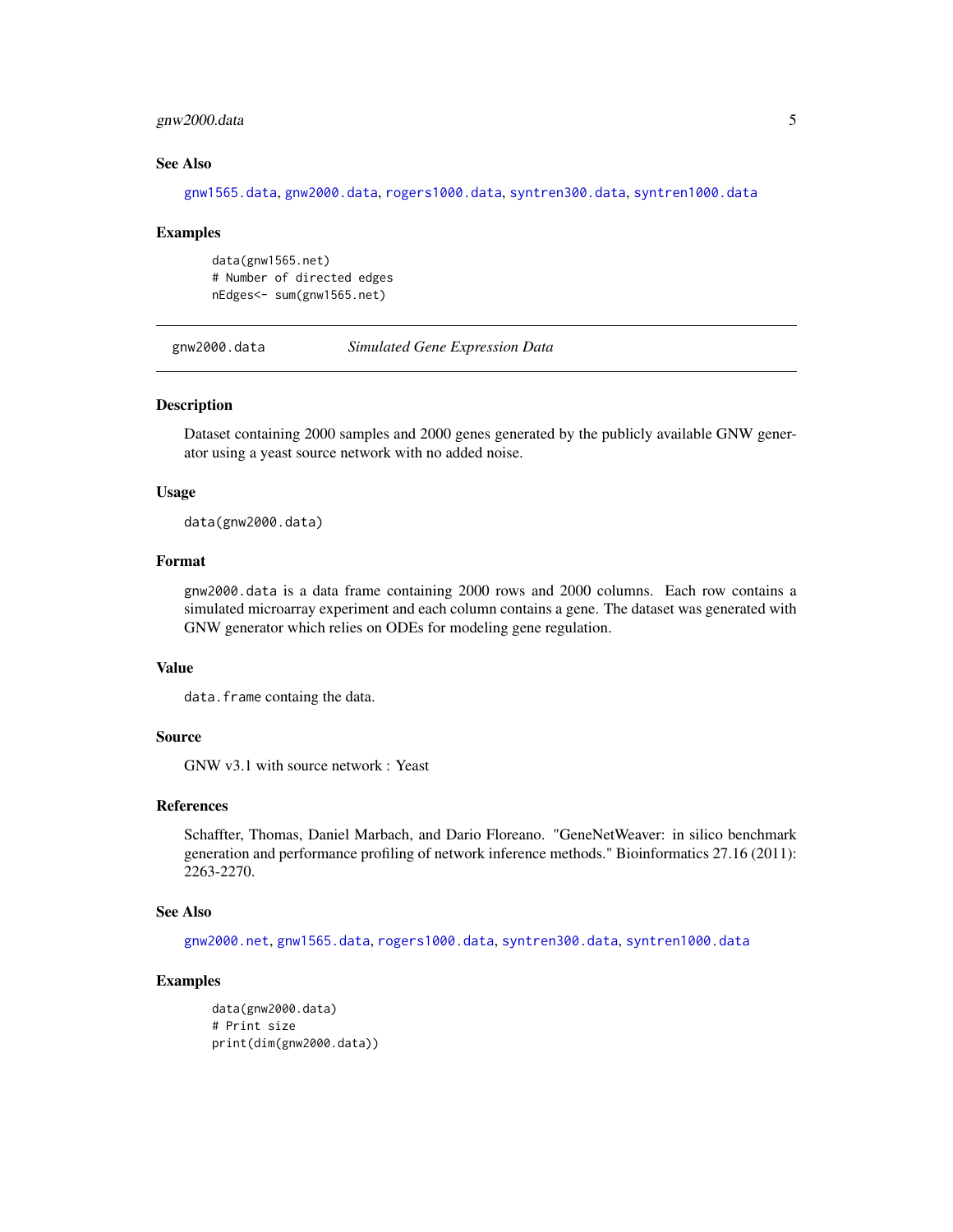<span id="page-5-1"></span><span id="page-5-0"></span>

True underlying network used to generate the dataset at [gnw2000.data](#page-4-1).

#### Usage

data(gnw2000.net)

#### Format

true.net is the true underlying network used to generate the dataset loaded at [gnw2000.data](#page-4-1).

#### Value

matrix containg underlying network.

#### Source

GNW v3.1 with source network : Yeast

#### References

Schaffter, Thomas, Daniel Marbach, and Dario Floreano. "GeneNetWeaver: in silico benchmark generation and performance profiling of network inference methods." Bioinformatics 27.16 (2011): 2263-2270.

#### See Also

[gnw2000.data](#page-4-1), [gnw1565.data](#page-2-1), [rogers1000.data](#page-6-1), [syntren300.data](#page-10-1), [syntren1000.data](#page-8-1)

```
data(gnw2000.net)
# Number of directed edges
nEdges<- sum(gnw2000.net)
```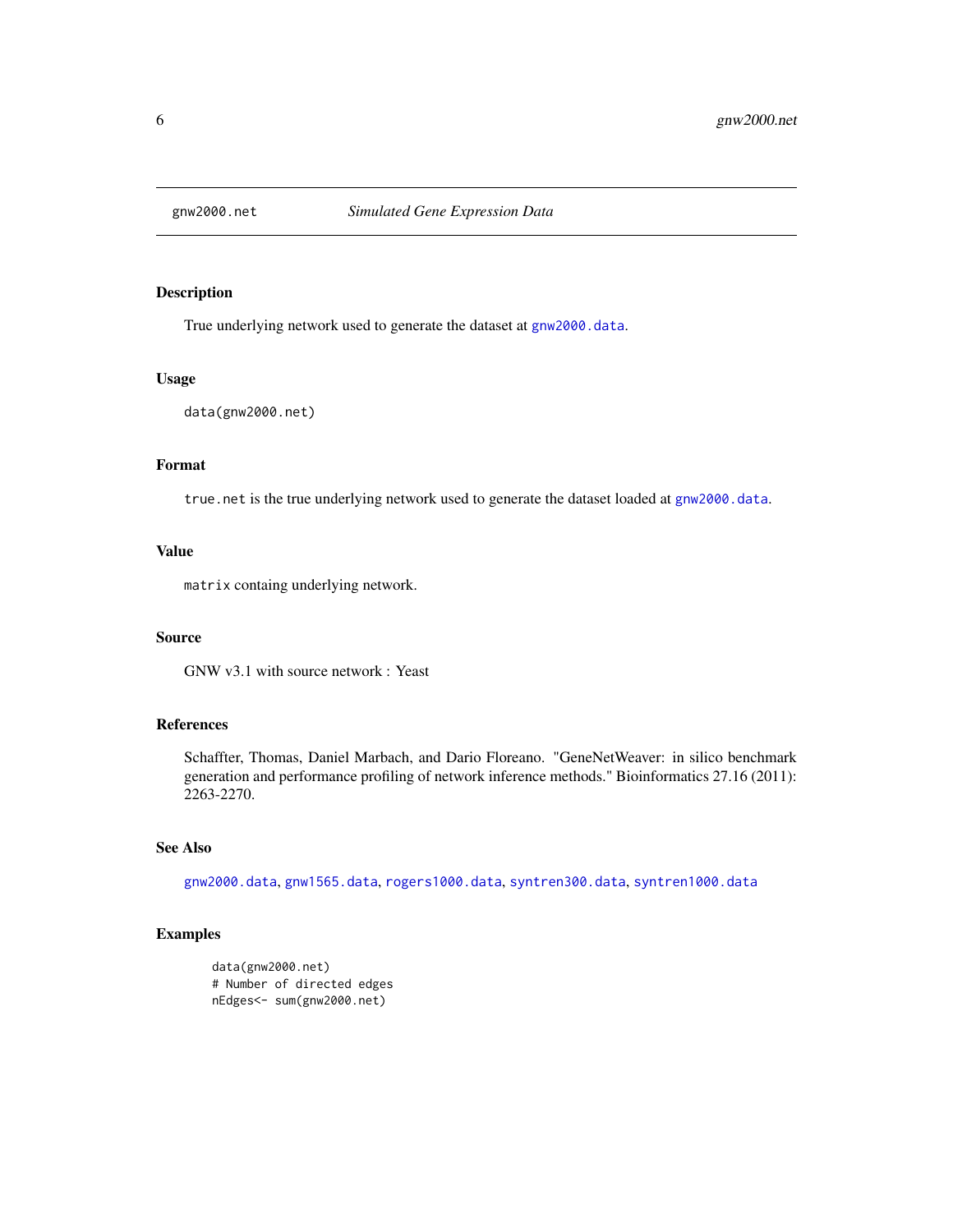<span id="page-6-1"></span><span id="page-6-0"></span>Dataset containing 1000 samples and 1000 genes generated by the publicly available generator using a power-law tail topology network with no added noise.

#### Usage

data(rogers1000.data)

#### Format

rogers1000.data is a data frame containing 1000 rows and 1000 columns. Each row contains a simulated microarray experiment and each column contains a gene.

#### Value

data.frame containg the data.

#### Source

sRogers with Power-law tail topology

#### References

Rogers, Simon, and Mark Girolami. "A Bayesian regression approach to the inference of regulatory networks from gene expression data." Bioinformatics 21.14 (2005): 3131-3137.

#### See Also

[rogers1000.net](#page-7-1), [gnw1565.data](#page-2-1), [gnw2000.data](#page-4-1), [syntren300.data](#page-10-1), [syntren1000.data](#page-8-1)

```
data(rogers1000.data)
# Print size
print(dim(rogers1000.data))
```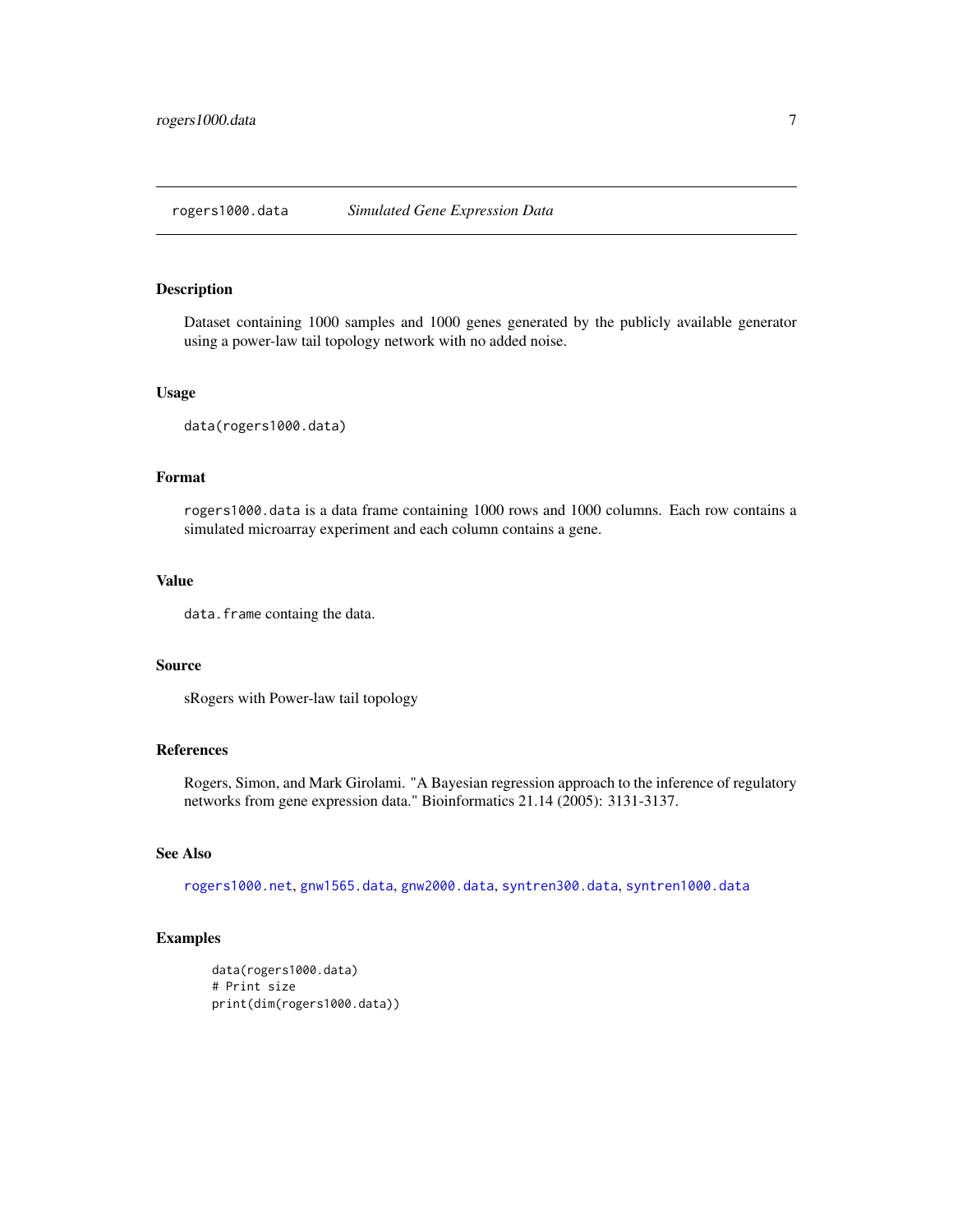<span id="page-7-1"></span><span id="page-7-0"></span>

True underlying network used to generate the dataset at [rogers1000.data](#page-6-1).

#### Usage

```
data(rogers1000.net)
```
### Format

true.net is the true underlying network used to generate the dataset loaded at [rogers1000.data](#page-6-1).

#### Value

matrix containg underlying network.

#### Source

sRogers with Power-law tail topology

#### References

Rogers, Simon, and Mark Girolami. "A Bayesian regression approach to the inference of regulatory networks from gene expression data." Bioinformatics 21.14 (2005): 3131-3137.

#### See Also

[rogers1000.data](#page-6-1), [gnw1565.data](#page-2-1), [gnw2000.data](#page-4-1), [syntren300.data](#page-10-1), [syntren1000.data](#page-8-1)

```
data(rogers1000.net)
# Number of directed edges
nEdges<- sum(rogers1000.net)
```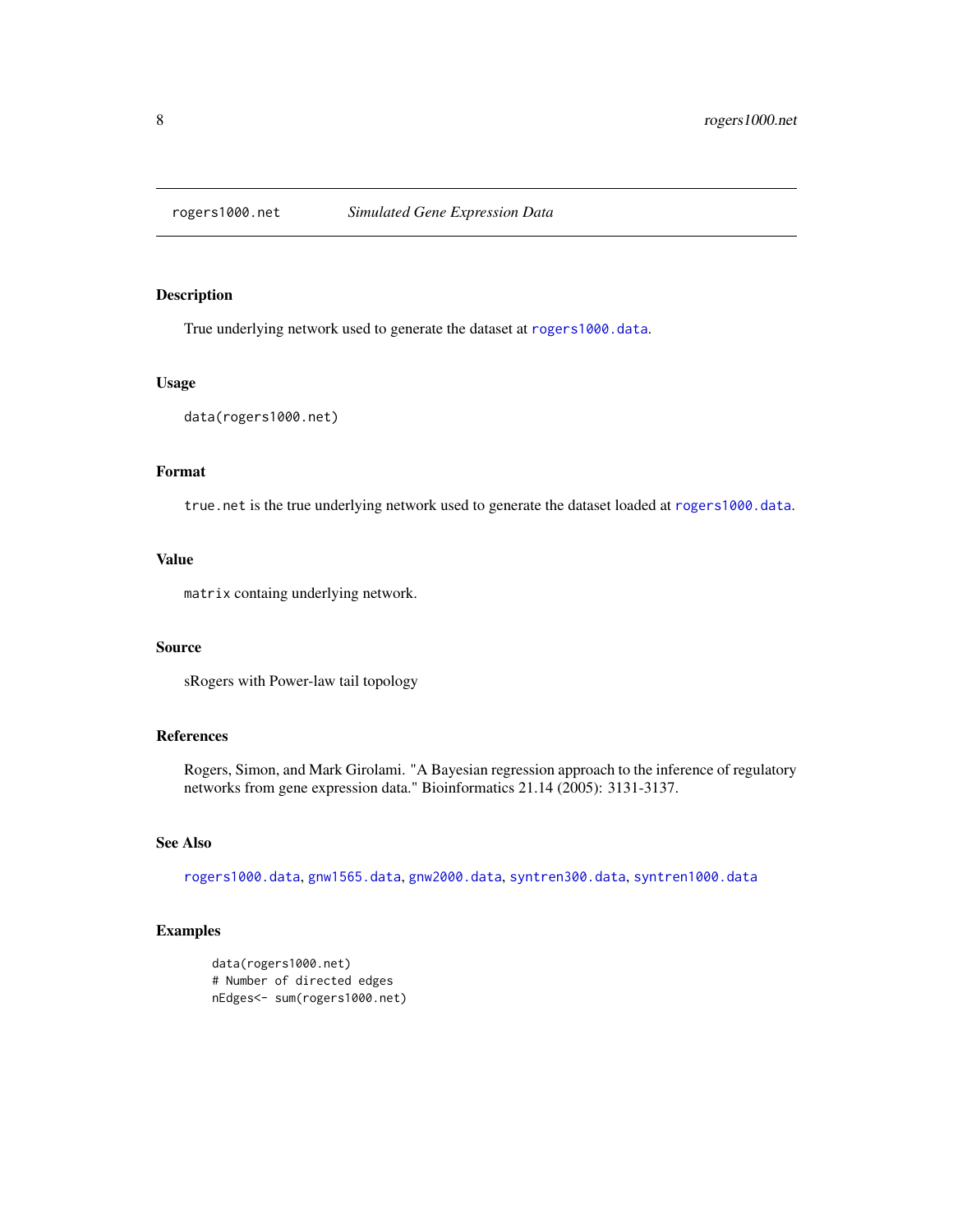<span id="page-8-1"></span><span id="page-8-0"></span>Dataset containing 1000 samples and 1000 genes generated by the publicly available SynTReN generator using an ecoli source network.

#### Usage

```
data(syntren1000.data)
```
#### Format

syntren1000.data is a data frame containing 1000 rows and 1000 columns. Each row contains a simulated microarray experiment and each column contains a gene.

#### Value

data.frame containg the data.

#### Source

SynTReN 1.1.3 with source network : ecoli\\_nn.sif

#### References

Van den Bulcke, Tim, et al. "SynTReN: a generator of synthetic gene expression data for design and analysis of structure learning algorithms." BMC Bioinformatics 7.1 (2006): 43.

#### See Also

[gnw1565.data](#page-2-1), [gnw2000.data](#page-4-1), [rogers1000.data](#page-6-1), [syntren300.data](#page-10-1)

```
data(syntren1000.data)
# Print size
print(dim(syntren1000.data))
```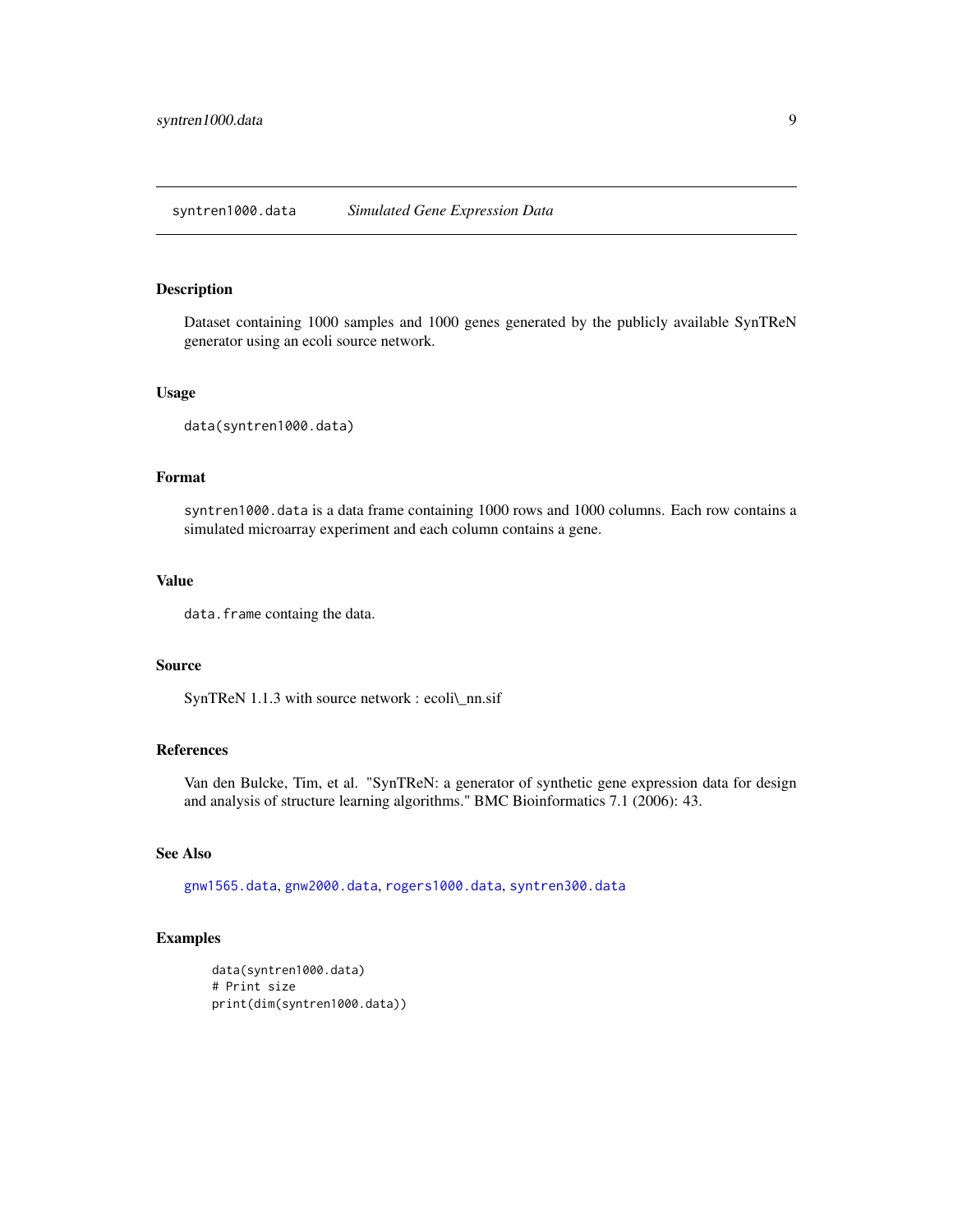<span id="page-9-0"></span>syntren1000.net *Simulated Gene Expression Data*

#### Description

True underlying network used to generate the dataset at [syntren1000.data](#page-8-1).

#### Usage

```
data(syntren1000.net)
```
#### Format

syntren1000.net is the true underlying network used to generate the dataset loaded at [syntren1000.data](#page-8-1).

#### Value

matrix containg underlying network.

#### Source

SynTReN 1.1.3 with source network : ecoli\\_nn.sif

#### References

Van den Bulcke, Tim, et al. "SynTReN: a generator of synthetic gene expression data for design and analysis of structure learning algorithms." BMC Bioinformatics 7.1 (2006): 43.

#### See Also

[syntren1000.data](#page-8-1),[gnw1565.data](#page-2-1), [gnw2000.data](#page-4-1), [rogers1000.data](#page-6-1), [syntren300.data](#page-10-1)

```
data(syntren1000.net)
# Number of directed edges
nEdges<- sum(syntren1000.net)
```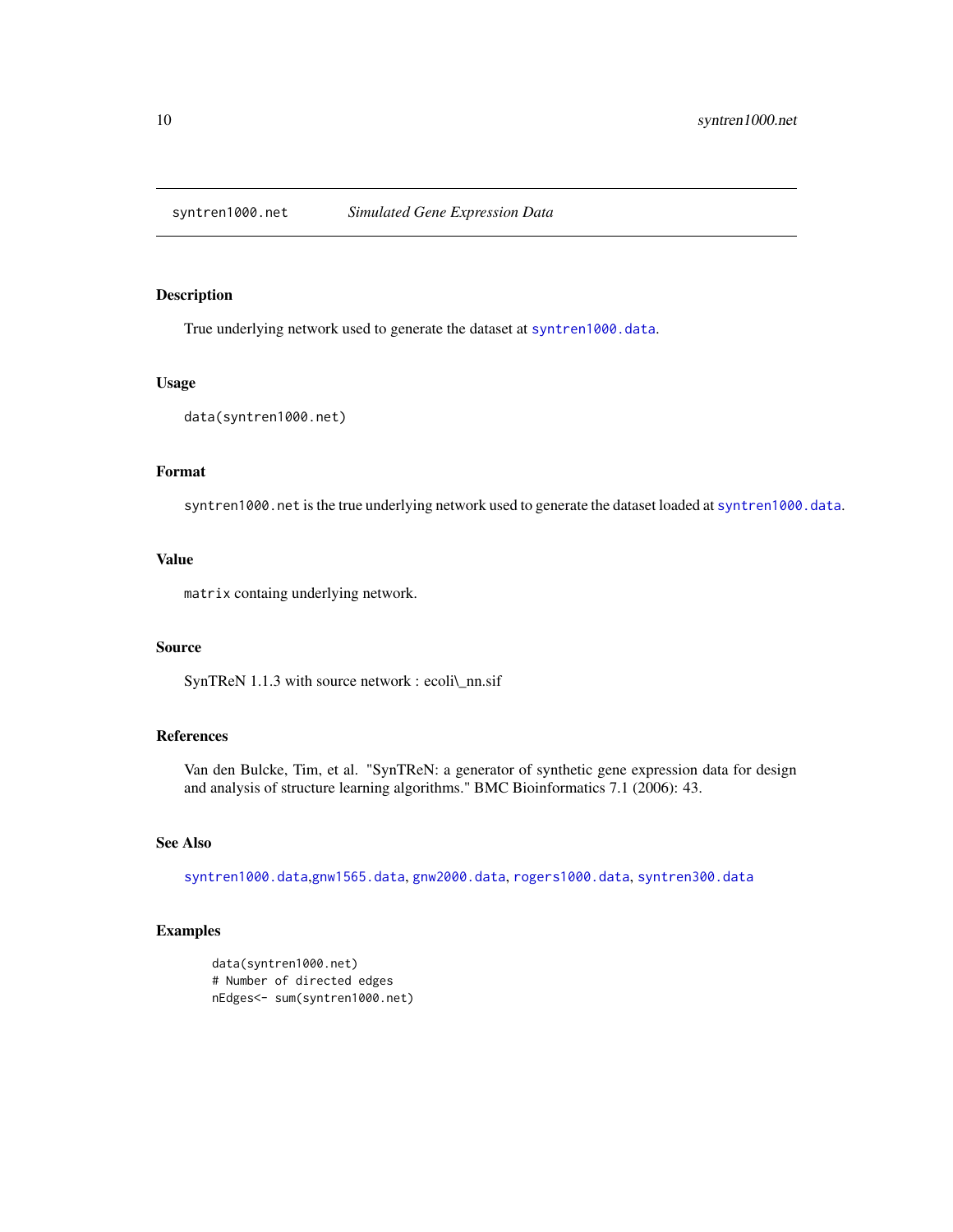<span id="page-10-1"></span><span id="page-10-0"></span>Dataset containing 800 samples and 300 genes generated by the publicly available SynTReN generator using an ecoli source network.

#### Usage

data(syntren300.data)

#### Format

syntren300.data is a data frame containing 800 rows and 300 columns. Each row contains a simulated microarray experiment and each column contains a gene.

#### Value

data.frame containg the data.

#### Source

SynTReN 1.1.3 with source network : ecoli\\_nn.sif

#### References

Van den Bulcke, Tim, et al. "SynTReN: a generator of synthetic gene expression data for design and analysis of structure learning algorithms." BMC Bioinformatics 7.1 (2006): 43.

#### See Also

[syntren300.net](#page-11-1), [syntren1000.data](#page-8-1), [rogers1000.data](#page-6-1), [gnw1565.data](#page-2-1), [gnw2000.data](#page-4-1)

```
data(syntren300.data)
# Print size
print(dim(syntren300.data))
```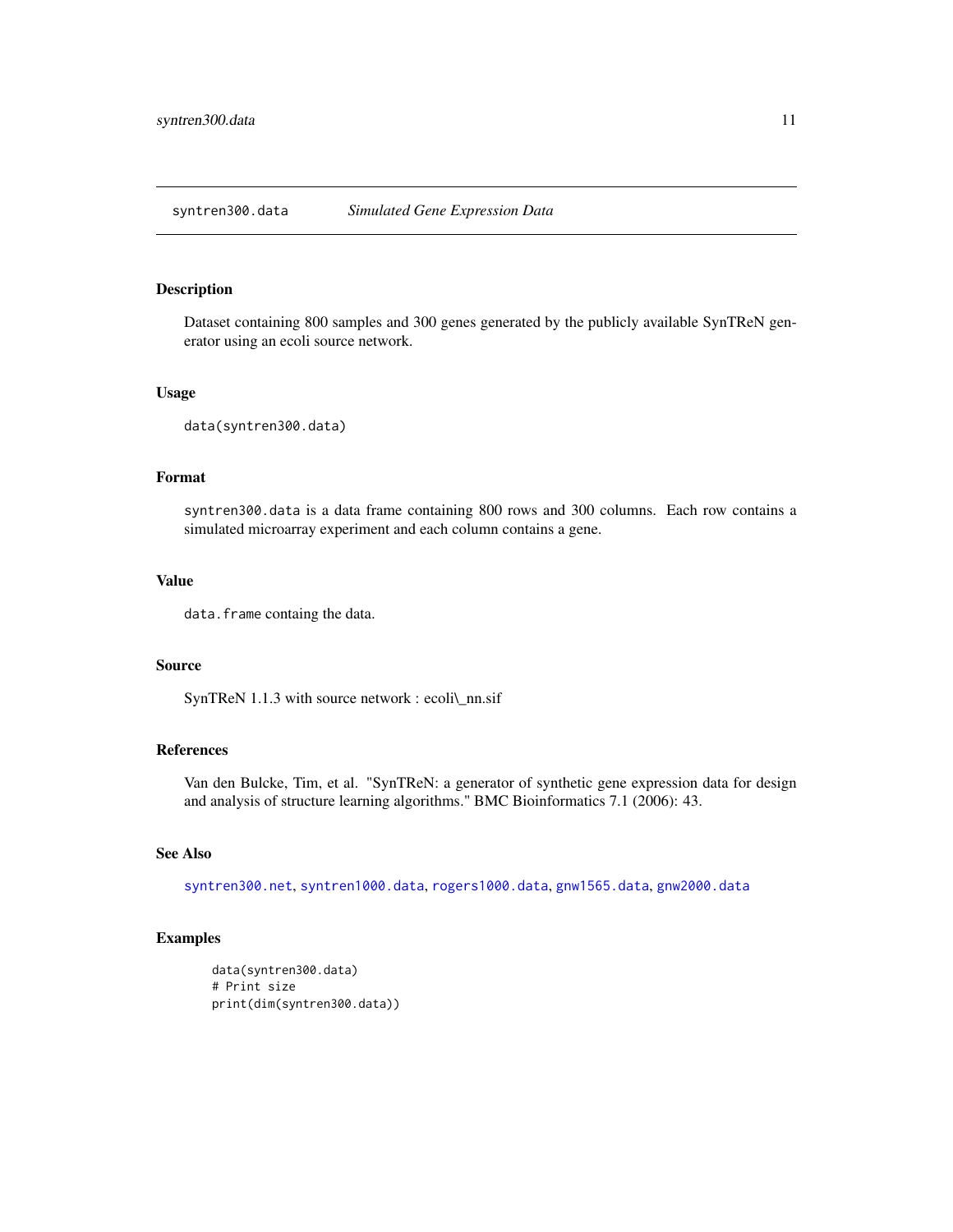<span id="page-11-1"></span><span id="page-11-0"></span>

True underlying network used to generate the dataset at [syntren300.data](#page-10-1).

#### Usage

data(syntren300.net)

### Format

true.net is the true underlying network used to generate the dataset loaded at [syntren300.data](#page-10-1).

#### Value

matrix containg underlying network.

#### Source

SynTReN 1.1.3 with source network : ecoli\\_nn.sif

#### References

Van den Bulcke, Tim, et al. "SynTReN: a generator of synthetic gene expression data for design and analysis of structure learning algorithms." BMC bioinformatics 7.1 (2006): 43.

#### See Also

[syntren300.data](#page-10-1), [syntren1000.data](#page-8-1), [rogers1000.data](#page-6-1), [gnw1565.data](#page-2-1), [gnw2000.data](#page-4-1)

#### Examples

data(syntren300.net) # Number of directed edges nEdges<-sum(syntren300.net)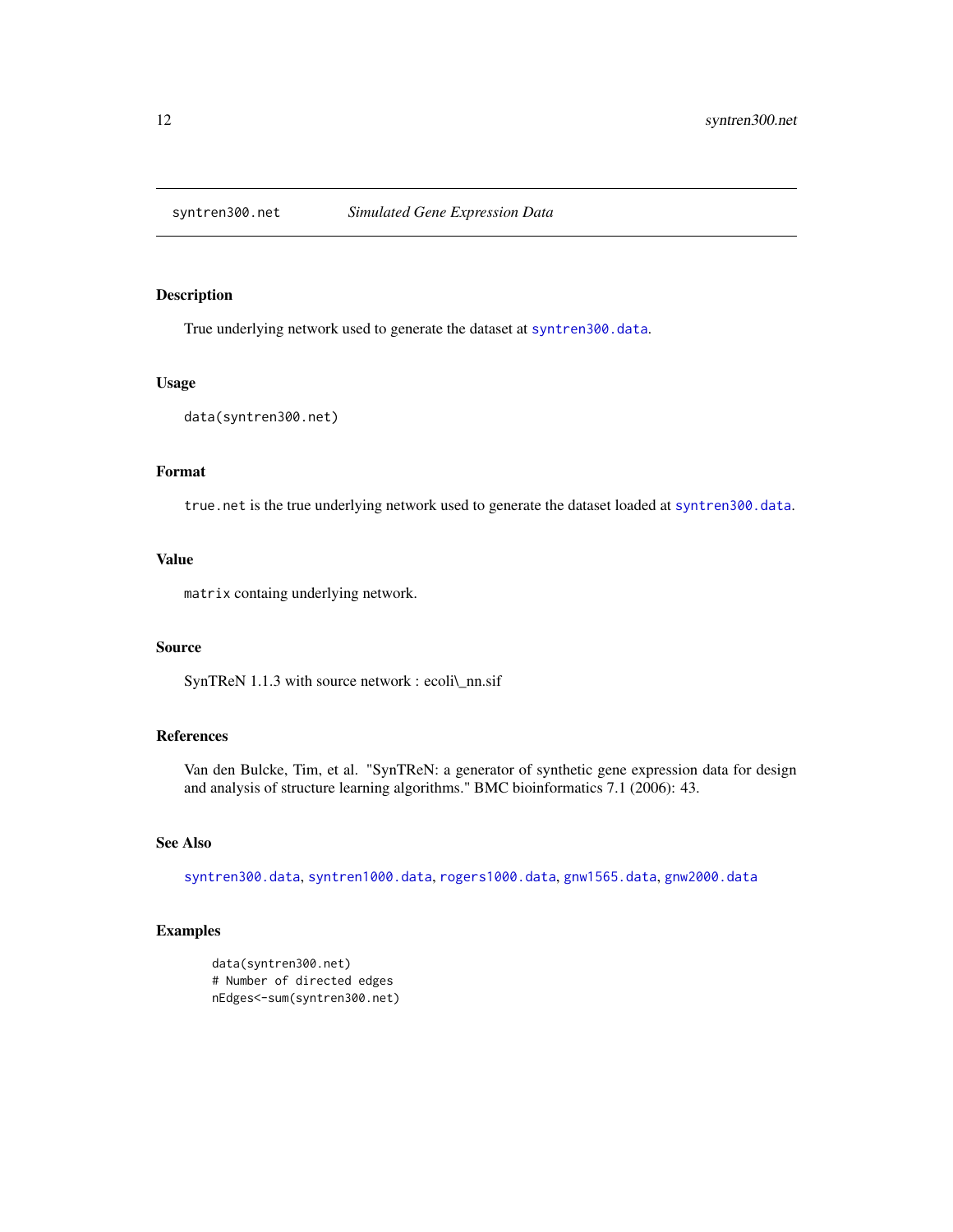<span id="page-12-1"></span><span id="page-12-0"></span>

Dataset containing 64 samples and 64 genes generated by the publicly available GNW generator using an ecoli source network.

#### Usage

data(toy.data)

### Format

toy.data is a data frame containing 64 rows and 64 columns. Each row contains a simulated microarray experiment and each column contains a gene.

#### Value

data.frame containg the data.

#### Source

GNW v3.1 with source network : Example (Ecoli)

#### References

Schaffter, Thomas, Daniel Marbach, and Dario Floreano. "GeneNetWeaver: in silico benchmark generation and performance profiling of network inference methods." Bioinformatics 27.16 (2011): 2263-2270.

#### See Also

[toy.net](#page-13-1)

```
data(toy.data)
# Print size
print(dim(toy.data))
```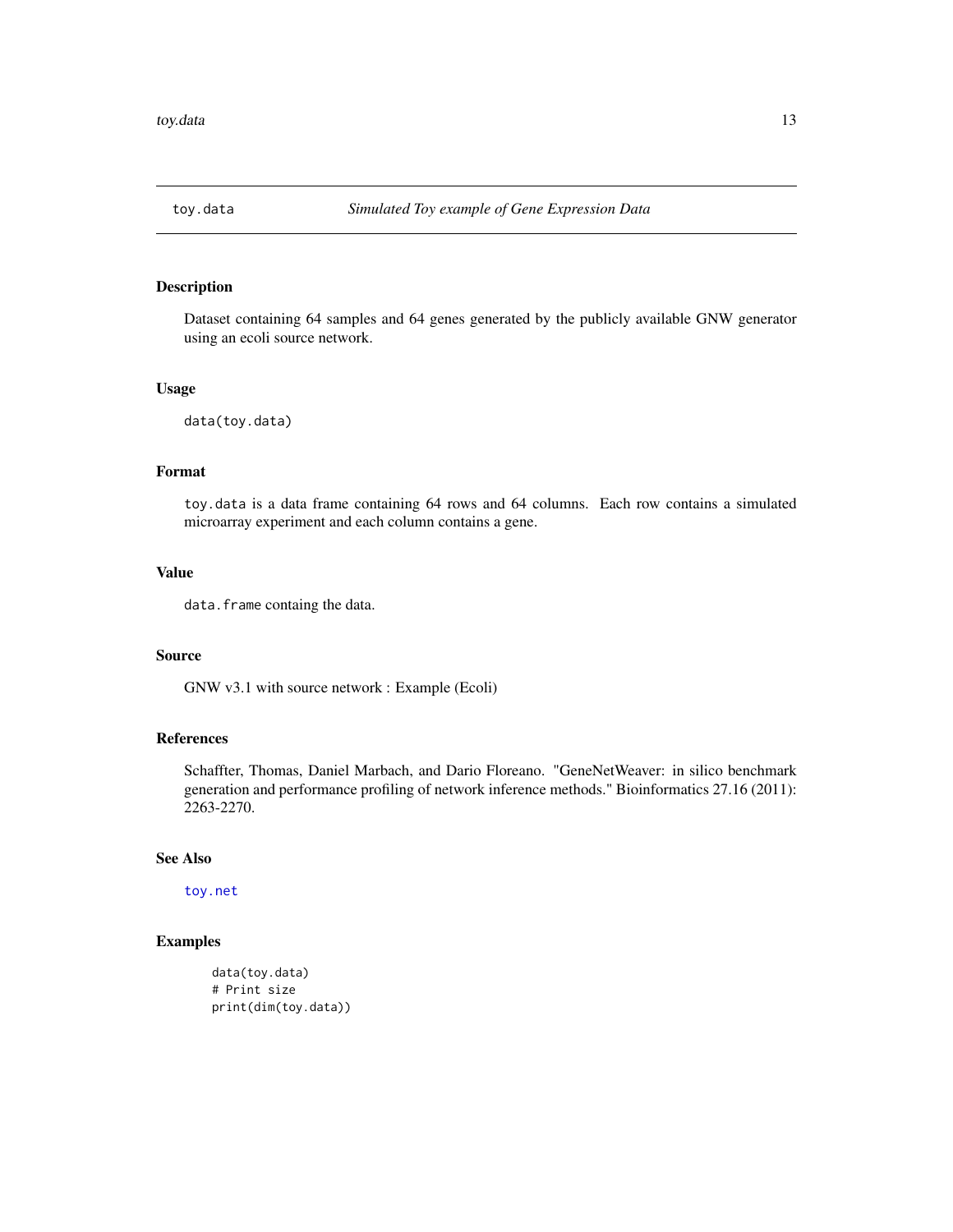<span id="page-13-1"></span><span id="page-13-0"></span>

True underlying network used to generate the dataset at [toy.data](#page-12-1).

#### Usage

```
data(toy.net)
```
#### Format

toy.net is the true underlying network used to generate the dataset loaded at [toy.data](#page-12-1).

#### Value

matrix containg underlying network.

#### Source

GNW v3.1 with source network : Example (Ecoli)

#### References

Schaffter, Thomas, Daniel Marbach, and Dario Floreano. "GeneNetWeaver: in silico benchmark generation and performance profiling of network inference methods." Bioinformatics 27.16 (2011): 2263-2270.

#### See Also

[toy.data](#page-12-1)

```
data(toy.net)
# Print size
nEdges<- sum(toy.net)
```